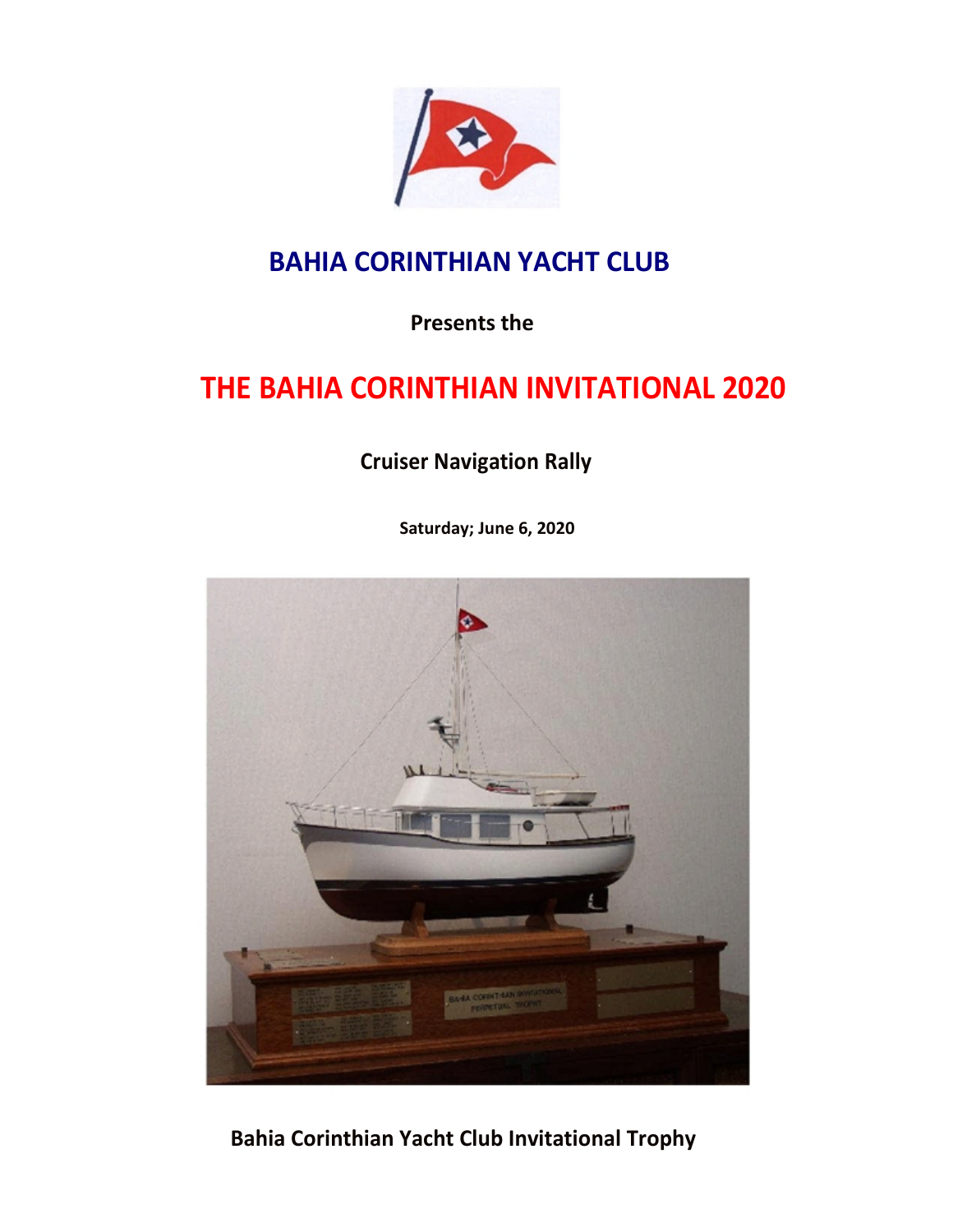*The following article concerning the history and evolution of the Sharkie and BCYC Invitational cruiser navigation rallies was contributed by Staff Commodore Tom Collins.*

#### **History of the SHARKIE and BCYC INVITATIONAL Rallies**

Back in the 1970s, Shark Island Yacht Club was the predominate force in Predicted Log Racing (now Nav Rallying) in the Newport Beach area. In the early eighties, the majority of the SCCA Skippers hailed from Del Rey and Shark Island Yacht Clubs with Shark Island taking the Simonson Trophy for top club season points regularly. Shark Island sponsored the Shark Island Yacht Club rally, which was a major Brugman rally and was run a week or two before the Fourth of July. Feeder rallies were created in the 80's and the Four Winds Yacht Club came up with the Sharkie as a feeder to the SIYC rally. At that time, we had a skipper named Dave Ritchie who was quite a character. When he won the Sharkie and found that it had no Perpetual Trophy, he immediately went out and bought one. Of course, his name was clearly shown as the first winner, although I believe it had been run once or twice before. Incidentally, that perpetual was later used for the Two Harbors rally until recently when Shoreline YC, the club currently sponsoring that rally replaced it.

Around that same time Bahia Corinthian Yacht Club indicated interest in participating and the SCCA dispatched a few skippers from the area to host seminars at their Club and help them develop a cadre of predicted logging skippers. BCYC was key in creating the Orange Coast Cruiser group whose primary focus was on seminars and weekend training rallies in order to help develop prospective skippers. This effort was successful and produced a number of fine contestants out of BCYC.

Meanwhile things changed at Shark Island Yacht Club, their membership began to dwindle and the club soon closed its doors. I believe that it was at that time that BCYC offered to replace the Shark Island Yacht Club trophy rally with one of their own. The rally was named the BCYC Invitational (although it has always been open to all and therefore is not really an "invitational"). It has been run as the primary Brugman rally and has retained the approximate same date as the Shark Island Yacht Club rally. Perhaps because in June the weather around Newport Beach is becoming quite nice and certainly due to the fine hospitality of BCYC, the BCYC Invitational has always been very popular with SCCA skippers. BCYC has established a reputation for hosting a first-class event. SCCA is pleased and proud to have BCYC host this classic and important cruiser navigation rally.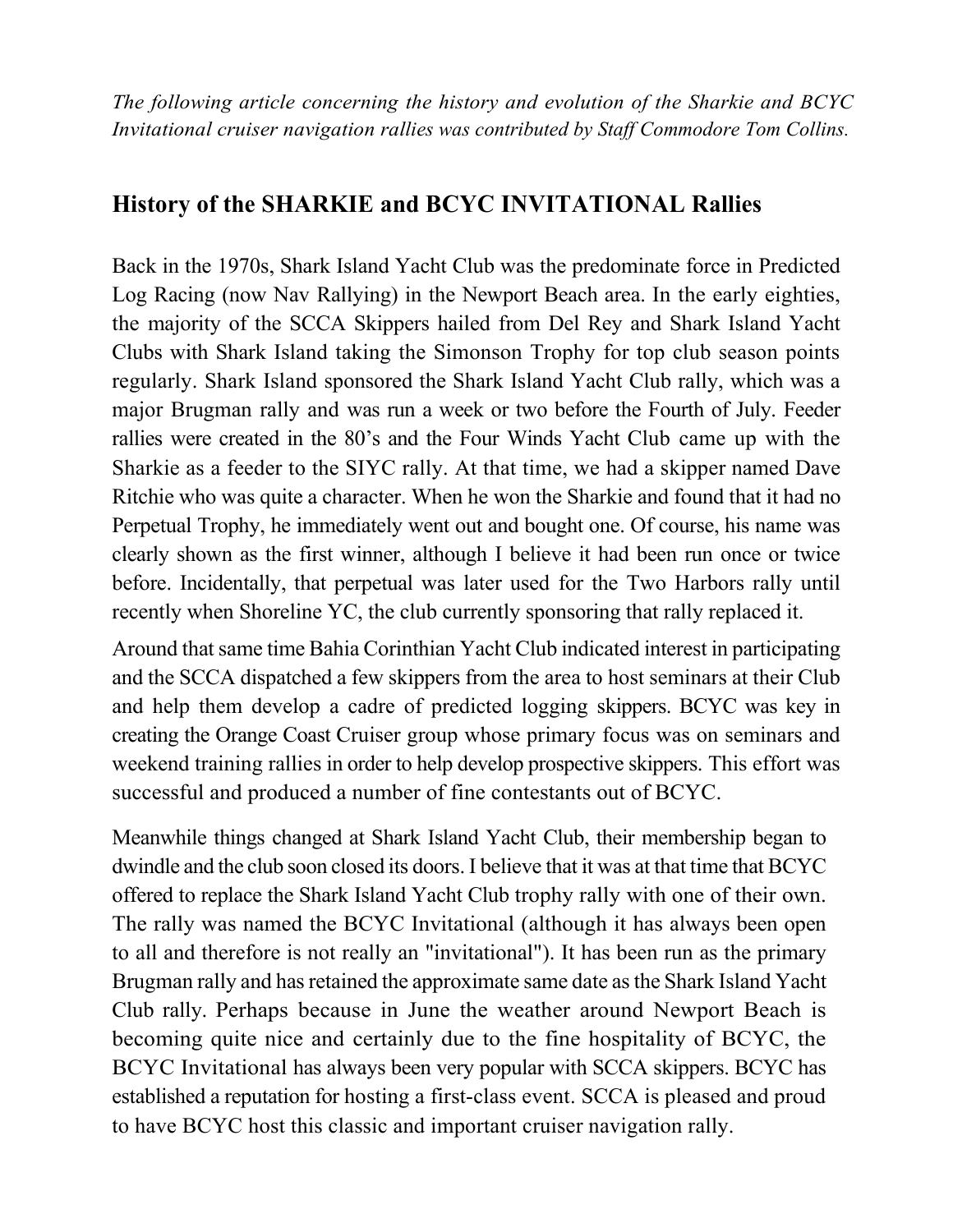# **BAHIA CORINTHIAN INVITATIONAL**

Saturday; June 6, 2020

#### **Cruiser Navigation Rally**

| Sponsored by:           | Bahia Corinthian Yacht Club                                                                                                                                         |  |
|-------------------------|---------------------------------------------------------------------------------------------------------------------------------------------------------------------|--|
| Sanctioned by:          | <b>SCCA &amp; NACA</b>                                                                                                                                              |  |
| Eligibility:            | All eligible members of SCCA Member Yacht Clubs.                                                                                                                    |  |
| Points:                 | NACA, SCCA Top-Ten, Brugman, Bathke, Simonson Club Trophy,<br>Spring Series, and Lurie First Year Trophy.                                                           |  |
| Trophies:               | BCYC Invitational Perpetual Trophy, keeper trophies for overall<br>and first place First Year.                                                                      |  |
| <b>Rally Committee:</b> | Tom Collins, Cell: 818-383-6292                                                                                                                                     |  |
| <b>Committee Boat:</b>  | Misty Sea                                                                                                                                                           |  |
| Scorer:                 | Tom Collins: 818-383-6292                                                                                                                                           |  |
| Rules:                  | SCCA Rules, available at: socalcruiserassociation.org                                                                                                               |  |
| Skippers' meeting:      | Friday, June 5, at 1830 in the BCYC card room, $2nd$ floor.<br>Predicted Log to be turned in. Revised start times will be<br>assigned.                              |  |
| Friday dinner:          | Available in BCYC dining room, bar, or at local restaurants.                                                                                                        |  |
| Observers:              | Skippers will provide their own observers.                                                                                                                          |  |
| Communications:         | Use VHF Ch. 71 as a working channel.                                                                                                                                |  |
| Postponement:           | Any last-minute announcements will be made on Ch. 71.                                                                                                               |  |
| Log Forms:              | Available at: socalcruiserassociation.org                                                                                                                           |  |
| Observer logs:          | Observers should submit the Actual Log, with timepiece, to<br>the scorer's boat, Misty Sea, within one-half hour after<br>docking, but no later than 1400 hours.    |  |
| Awards dinner:          | Saturday; June 6, at BCYC. No host cocktails 1830, dinner,<br>1930, followed by results and awards presentation.<br>Reservations required. Attire – blazer $&$ tie. |  |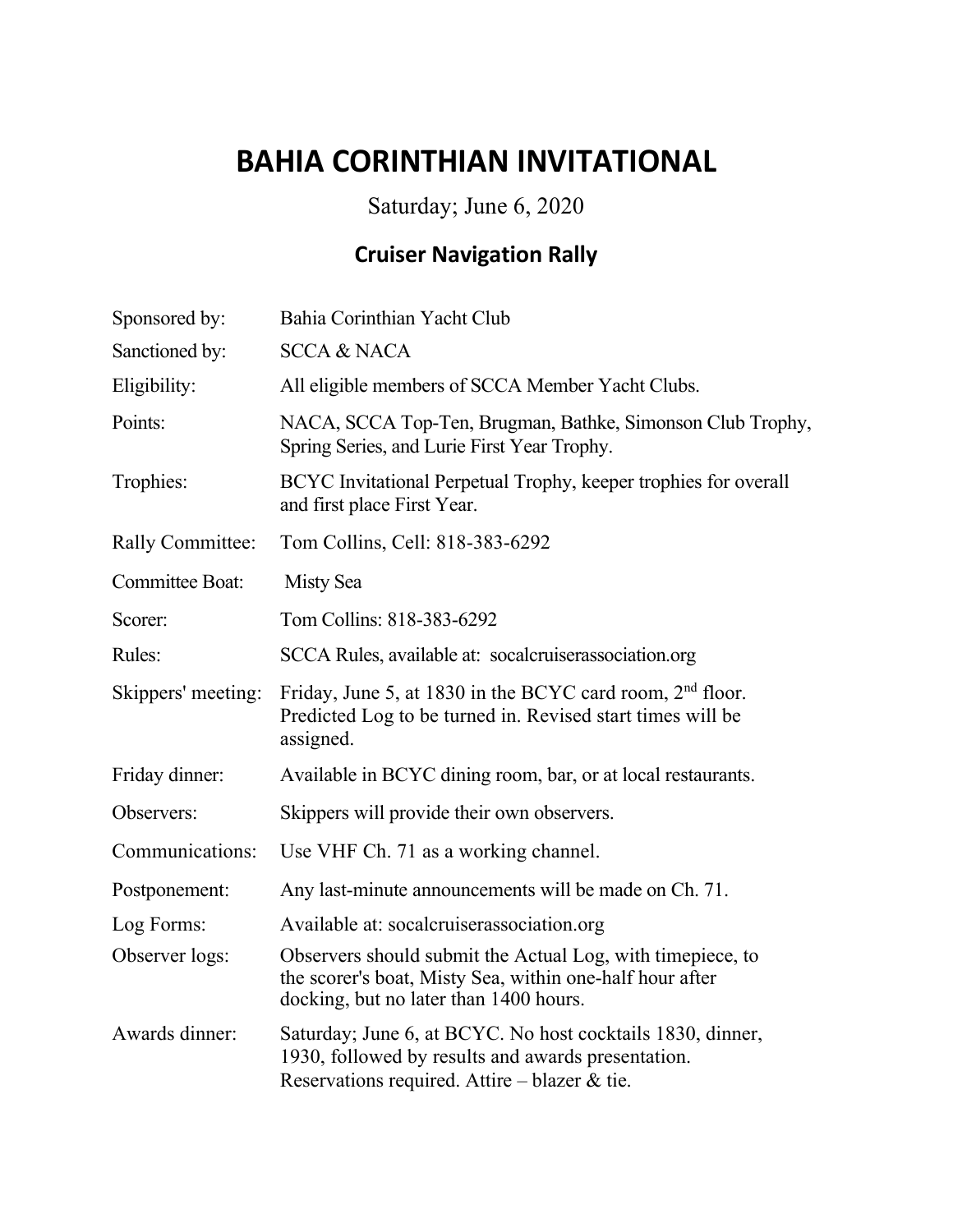## **BAHIA CORINTHIAN INVITATIONAL 2020**

#### **The Course**

|          | Start: Newport Entrance Buoy, RW "NWP" Mo (A),       | 100 yards stbd  |
|----------|------------------------------------------------------|-----------------|
|          | CP-1: Reef Point, (33°33.879'N, 117°50.046'W)        | 400 yards port  |
| $CP-2$   | Emerald Point (approx. 1/3 nm S/E Abalone Pt.)       | 400 yards port  |
|          | CP-3: Halfway Rock, (33°31.878'N, 117°46.652'W)      | 500 yards port  |
| $CP-4$ : | Goff Island, (33°30.779'N, 117°45.639'W)             | 300 yards port  |
| $CP-5$   | Three Arch Bay NW Point, (33°29.322'N, 117°44.240'W) | 500 yards port  |
| $CP-6$   | Halfway Rock, (33°31.878'N, 117°46.652'W)            | 1000 yards stbd |
| $CP-7$ : | <b>Abalone Point</b>                                 | 600 yards stbd  |
|          | Finish: Newport Entrance Buoy, RW "NWP" Mo (A)       | 200 yards stbd  |

#### **SPECIAL RULES**

.

- 1. Predict a finish time of 1100. Start times will be adjusted at the skippers' meeting to provide a theoretical two-minute separation at the finish. Slowest finishes first.
- 2. After calling mark at CP-5, make U turn to starboard.
- 3. Be aware of hazardous rocks inshore of the course.
- 4. Entire course shall be charted and run in depths no less than ten fathoms.
- 5. All equipment aboard the vessel may be used except that which is prohibited. Use of the following data from any source is prohibited: Clock time, elapsed time, estimated time of arrival, estimated time enroute, or any other indication that is based on time.
- 6. This is an Open Log rally. During the rally the skipper may have access to all times recorded on the Actual Log.
- 7. Official distance is 15.6 nm.
- 8. Charts: Use chart 18746,  $40^{th}$  Ed. and 18754,  $20^{th}$  Ed
- 9. Note SCCA Rule II.12: The call "Mark" shall be at the time at which the checkpoint is first abeam while on course from the previous checkpoint. If a visual checkpoint is to be called within 250 yards, it shall be called by observation when first abeam regardless of the electronically indicated position.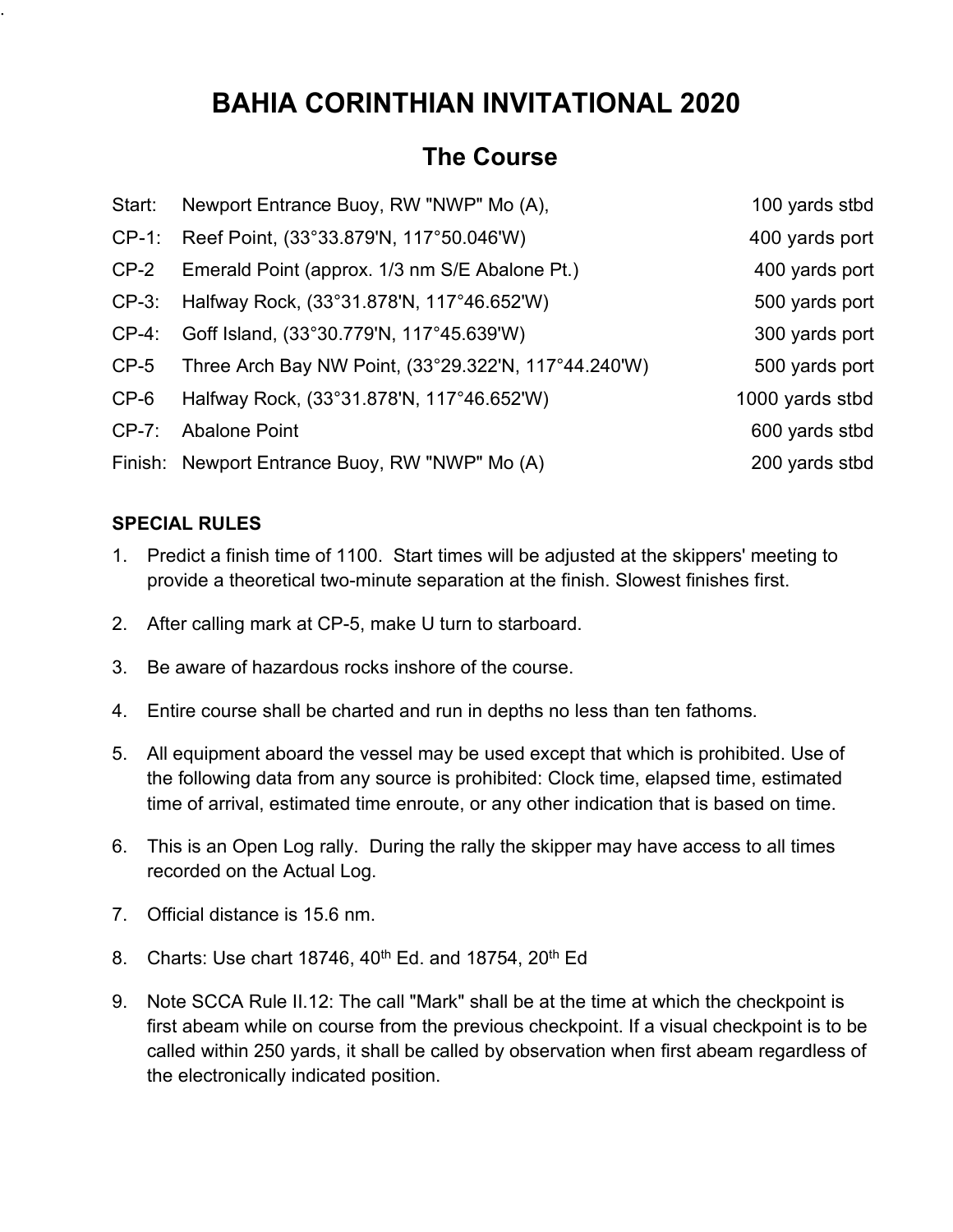